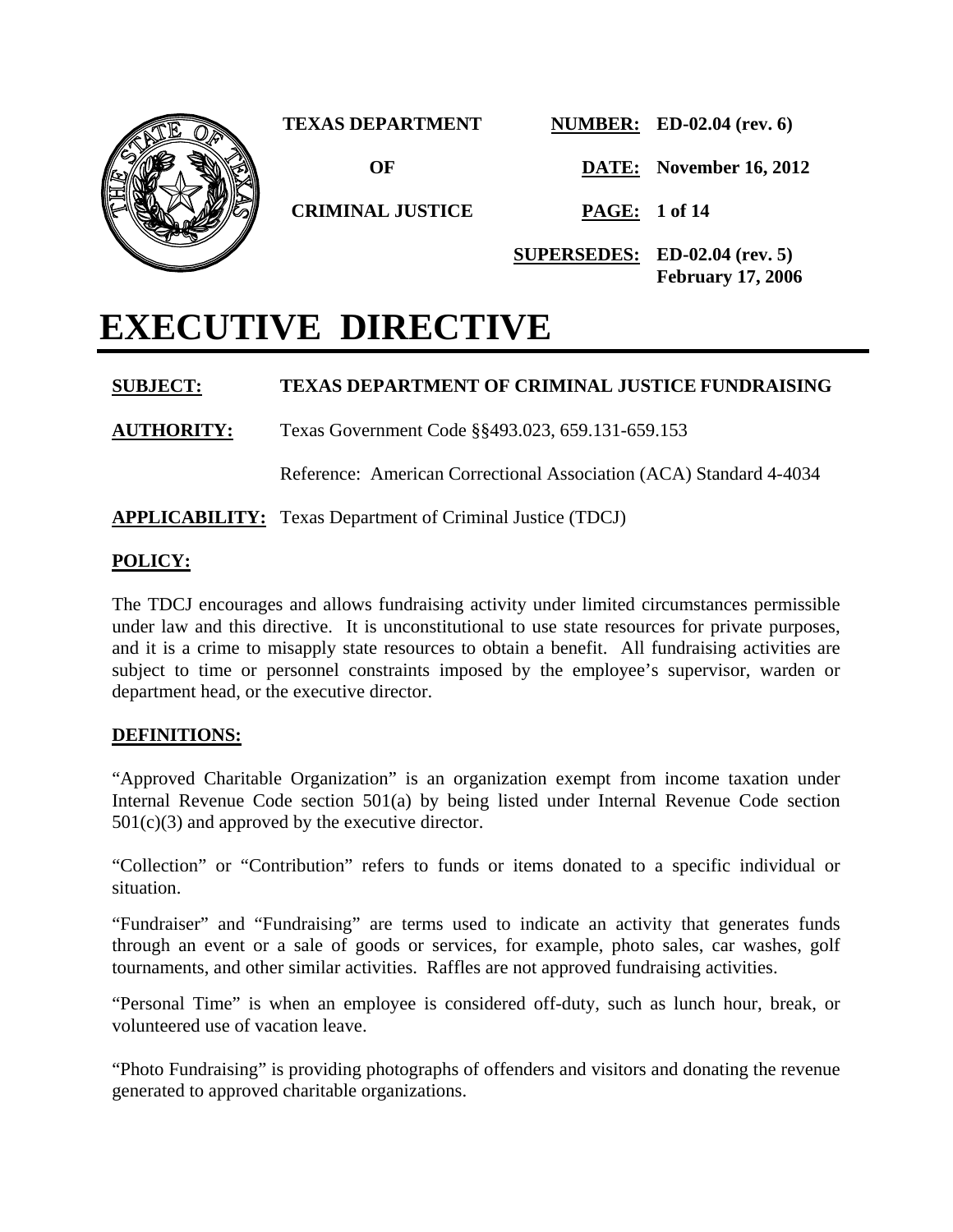"Reasonable State Time and Resources" means it does not interfere with the ability of an individual to carry out the primary functions of the TDCJ as determined by the employee's supervisor, warden or department head, or the executive director.

"Solicitee" is a person from whom funds are requested.

"Solicitor" is the person engaging in fundraising.

"State Employee Charitable Campaign" (SECC) is primarily a payroll deduction and fundraising campaign held during September and October of each year that is specifically authorized by the legislature.

"TDCJ Property" is land or buildings owned, leased, or otherwise managed by the TDCJ. Fundraising is permitted in employee housing areas and recreational facilities.

### **PROCEDURES:**

I. General Provisions

Fundraising activity on TDCJ property is subject to the following behavioral restrictions:

- A. Solicitations shall be conducted in a manner that is not disruptive or coercive, and is respectful of the solicitee's right to agree or decline to contribute.
- B. The solicitor shall not engage in any activity on TDCJ property for private personal gain.
- C. The solicitor shall not engage in prohibited political activity as described in PD-23, "Employee Political Activity and Participation in Employee Organizations" on TDCJ property.
- D. Participation by a state employee in fundraising is voluntary.
- E. Fundraising for purposes other than those identified in this directive is prohibited.
- II. State Employee Charitable Campaign
	- A. TDCJ employees appointed to SECC responsibilities are permitted to devote reasonable state time and resources to SECC activities.
	- B. All fundraising activities, which include contributions and fundraising events, are subject to time and personnel constraints imposed by the employee's supervisor, warden or department head, or the executive director.
	- C. Funds collected for SECC purposes shall be deposited in the Unit Clearing Account within three business days in accordance with AD-14.58, "Deposit Procedures for the Unit Clearing Account." All expenses and funds collected in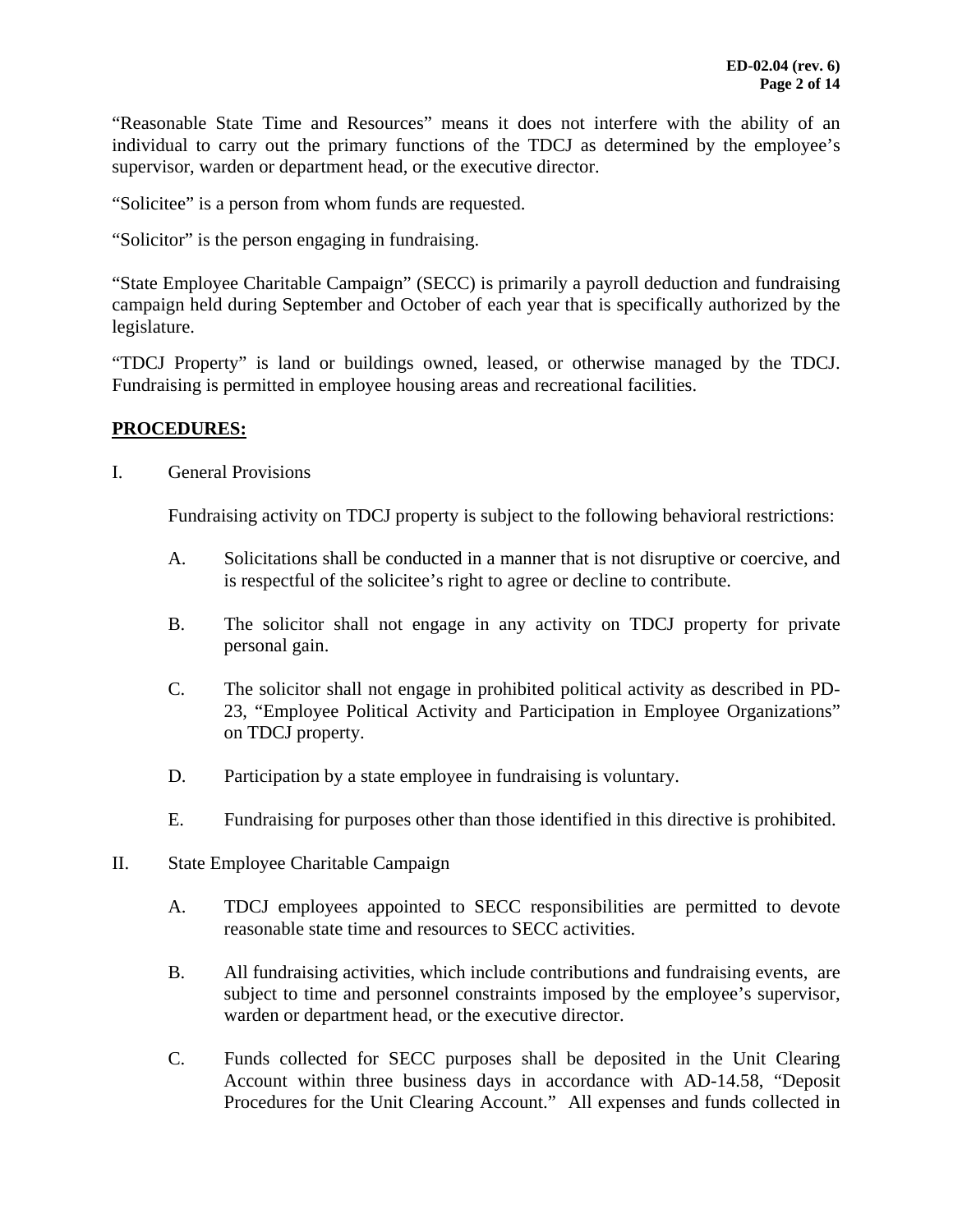association with an SECC fundraising event shall be documented on the SECC/Photo Fund Daily Summary (Attachment A) and maintained by the unit or department in accordance with the TDCJ *Records Retention Schedule*. This form shall include the signatures of the event representative and the warden or department head.

- D. For an event such as a silent auction, a Silent Auction Log (Attachment B) shall be maintained with the date of the event, name of the person donating the item to be auctioned, a detailed description of the item, name of purchaser, the amount paid, and the approved charitable organization receiving the proceeds. All documentation shall be maintained by the unit or department in accordance with the TDCJ *Records Retention Schedule*.
- III. Fundraising Guidelines for Approved Charitable Organizations on TDCJ Property

Approved charitable organizations may conduct fundraising on state property provided the organizations comply with the guidelines set forth in Section I of this directive and the following:

- A. All approved charitable organizations that conduct fundraising activities on TDCJ property or receive contributions resulting from TDCJ fundraising activities shall be on the TDCJ approved charitable organizations list maintained by Executive Services. The Request for Placement on the TDCJ Approved Charitable Organizations List form and instructions for organizations seeking placement on the list can be found at Attachment C. To be considered for approval, the organization must meet the definition of a charitable organization and the criteria in Attachment C. The executive director may disapprove organizations for reasons related to the safety and security of TDCJ institutions, as well as for reasons related to consistency with the TDCJ's mission and state public policy.
- B. Any request for a fundraising activity on TDCJ property must be initiated by the charitable organization to be benefited. The charitable organization must submit a Fundraising Request Form (Attachment D) to the warden or department head at least one week prior to the requested event date. Forms shall be submitted to the director of the Parole Division for fundraising events to be held on parole facilities.

 The warden or department head shall notify the requesting organization in writing (Attachment E) of approval or denial.

- C. Charitable organization volunteers shall adhere to all TDCJ policies and procedures. In no way shall the charitable organization hinder the security operations of the unit or department. Organizations shall be:
	- 1. Informed that the introduction of contraband items, profanity, screaming or yelling, and other inappropriate behavior is prohibited.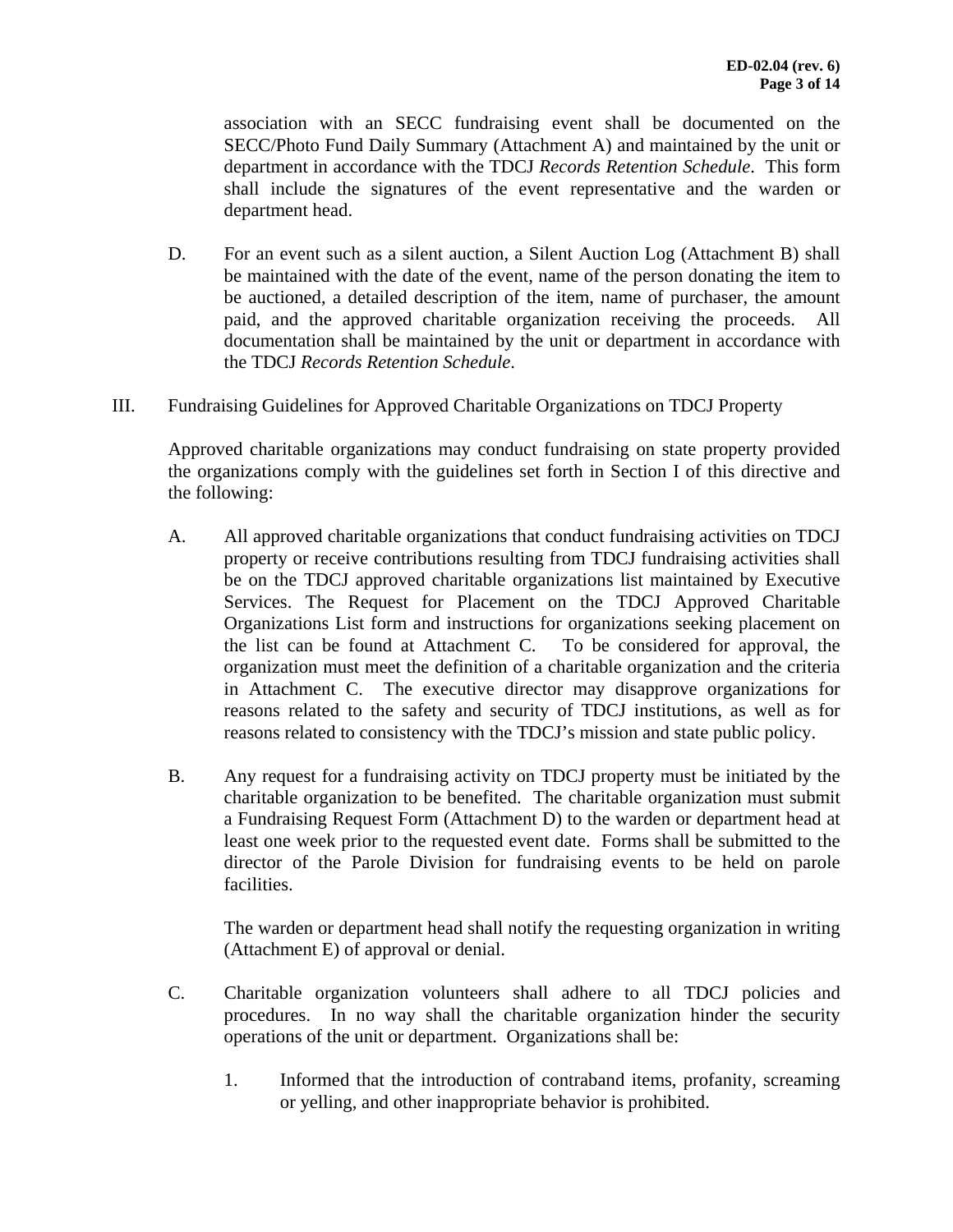- 2. Made aware of the TDCJ's policy regarding hostages.
- 3. Provided a copy of the TDCJ *Offender Rules and Regulations for Visitation*. The organization is responsible for ensuring that volunteers are informed about TDCJ visitation rules, and that the volunteers follow the dress codes set forth.
- D. The warden or department head may require the organization's volunteers to leave the unit or department at any time if circumstances warrant such removal.
- E. Funds associated with fundraising activity other than SECC shall not be held at the TDCJ unit or department after completion of the fundraising activity. Funds shall not be placed in any bank account associated with the TDCJ.
- F. Funds collected for SECC purposes shall be deposited in the Unit Clearing Account within three business days in accordance with AD-14.58, "Deposit Procedures for the Unit Clearing Account." All expenses and funds collected in association with an SECC fundraising event shall be documented on the SECC/Photo Fund Daily Summary (Attachment A) and maintained by the unit or department in accordance with the TDCJ *Records Retention Schedule*. This form shall include the signatures of the event representative and the warden or department head.
- G. The TDCJ tax identification number shall not be used in connection with any fundraising activity.
- H. Fundraising through the sale of food or drinks to offenders or visitors of offenders on TDCJ units or departments is prohibited.
- I. TDCJ employees may volunteer personal time to assist approved charitable organizations in fundraising activities on TDCJ property.
- J. A fundraising activity organized by an approved charitable organization in affiliation with the TDCJ, such as a golf tournament, shall not be characterized as a TDCJ event. TDCJ resources, such as phone numbers, fax numbers, or addresses, may not be used except with permission from the appropriate division director. Employees may indicate their affiliation with the TDCJ as in the following example:

"Employees of the Goodheart Unit in support of…."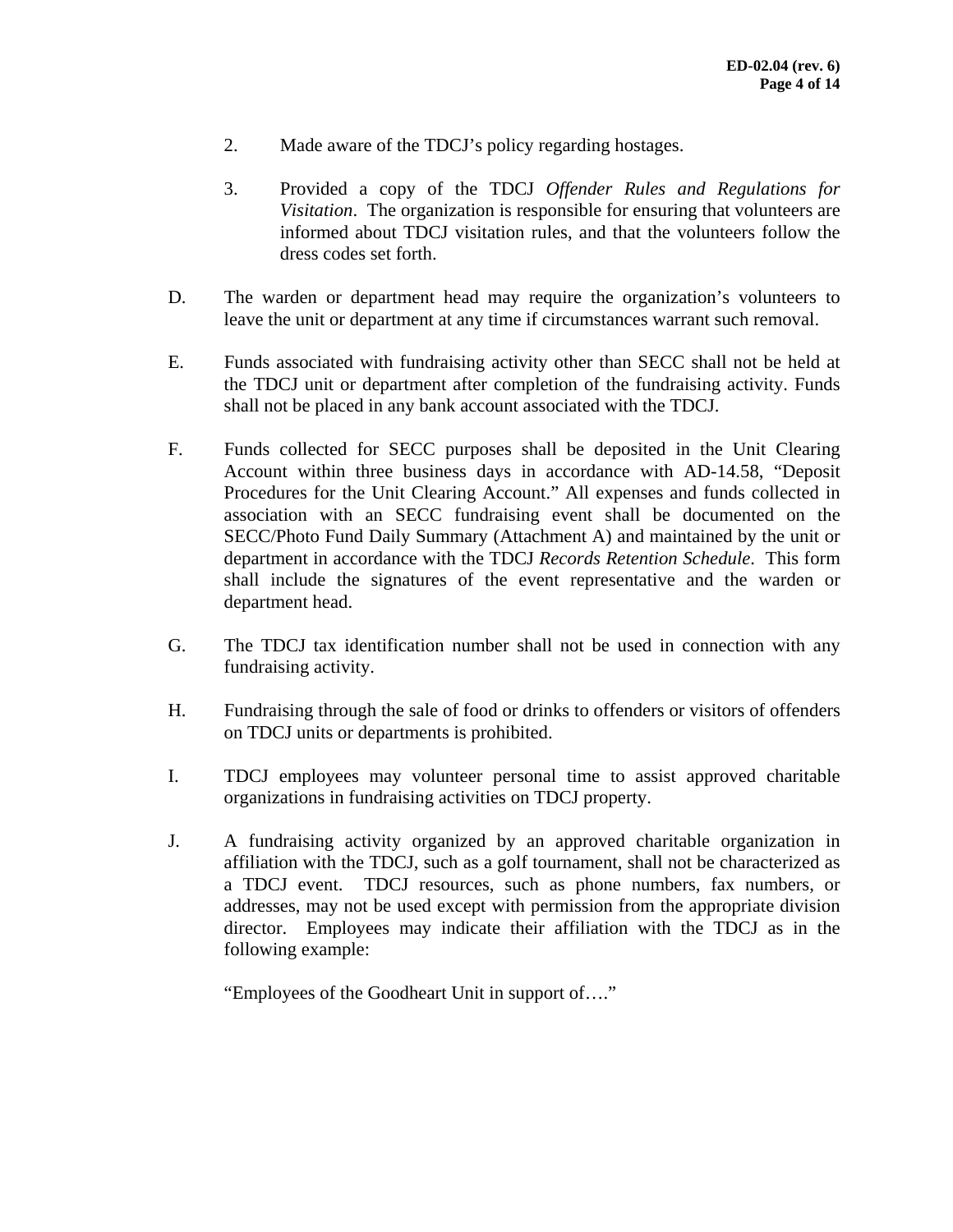### IV. Photo Fundraising

A. Photo Fundraising Request by Charitable Organizations

Each warden shall be responsible for approving requests submitted by approved charitable organizations that desire to participate in photo fundraising on the unit. Organizations that submit requests must be listed on the TDCJ Approved Charitable Organizations List. When approving requests, wardens shall give consideration to alternating weekends in order that a variety of charitable organizations may be accommodated. During the SECC, all photo funds raised shall be donated through the SECC to an approved charitable organization.

- B. Photo Fundraising by TDCJ Employees
	- 1. During one designated week of each month during visitation, employees may devote reasonable state time and resources to photo fundraising administrative tasks, including the operation of equipment and managing funds.
	- 2. The one designated photo fundraising week shall be the only time on-duty TDCJ employees are responsible for taking photos and collection, maintenance, and distribution of funds.
	- 3. Funds raised shall be donated to an approved charity listed on the approved charitable organizations list as selected by unit employees.
	- 4. Funds raised shall be distributed to the approved charitable organization in the form of a money order or other appropriate means no later than three business days following the designated event. The purchase price of the money order and photo supplies shall be deducted from the collected funds and noted on the SECC/Photo Fund Daily Summary (Attachment A).
- C. Photo Fundraising Guidelines
	- 1. A sign shall be posted in the visitation area indicating the \$3 charge for an offender photo and the name of the charitable organization that will benefit from the photo sales.
	- 2. An offender color photo purchased by a visitor shall be taken at a charge of \$3, with no exceptions. Receipts shall be provided to visitors for all photo sales. The Photo Fund Sales Log (Attachment F) shall be completed and maintained by the warden or designee.
	- 3. Offenders shall not handle funds at any time.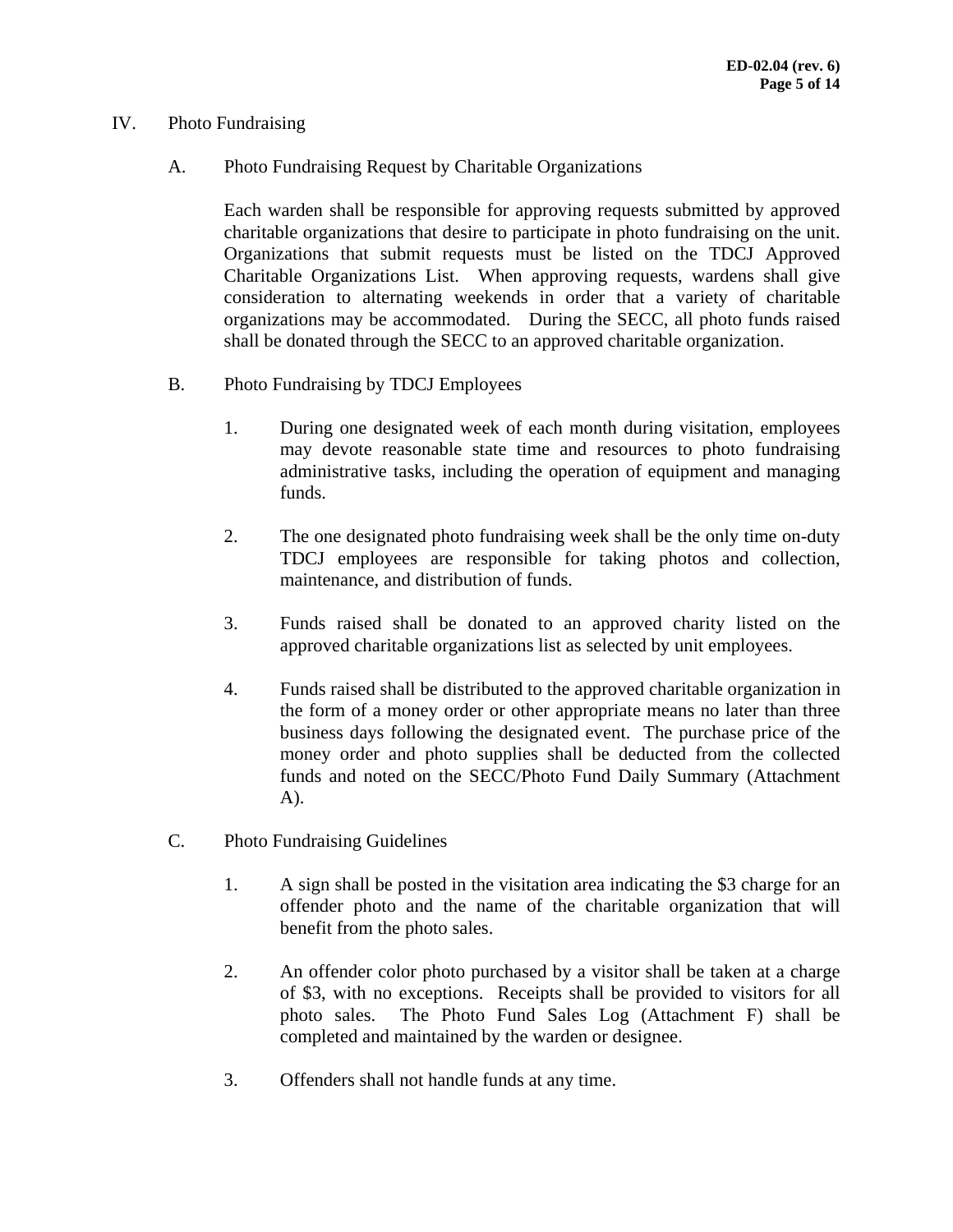- 4. Only visitors may purchase photographs.
- 5. The SECC/Photo Fund Daily Summary form shall be completed for each day the photo sales occur and a copy provided to the warden at the end of each day. This form shall include the signatures of the photo fund representative and the warden. The warden or designee shall provide a copy to the regional director on a monthly basis. A copy of the form and money order shall be forwarded to Executive Services monthly.
- 6. All funds shall be kept in locked bags or boxes. The bags or boxes are strictly the responsibility of the photo fundraising participants. At no time shall the bags or boxes be left unattended.
- 7. During the SECC, all proceeds from photo sales shall be donated through the SECC to an approved charitable organization. No donations shall be made directly to any other organization.
- D. Photo fundraising activity shall be audited by each unit's operational review sergeant biannually in accordance with operational review procedures. Photo fundraising activity shall be audited by the Business and Finance Division on a three year rotating schedule.
- V. Specific Purpose Fund Collections
	- A. An employee may collect or contribute funds dedicated to a specific purpose or individual in situations such as a retirement, birthday, holiday celebration, illness, memorial ceremony, or catastrophe, provided that:
		- 1. Contributions for a specific individual or purpose shall not result in those contributions being retained after the specific need is met;
		- 2. Solicitations shall not be made by the individual or family member to be benefited;
		- 3. The solicitation is not obtrusive, disruptive, or coercive, and is respectful of all employees; and
		- 4. The solicitation does not involve fundraising activities on TDCJ property as defined in this directive.
	- B. An employee may collect or contribute funds to an office fund set aside for future situations such as coffee expenses, birthdays, or deaths, provided:
		- 1. The fund does not exceed \$100;
		- 2. The fund is maintained with reasonable safeguards; and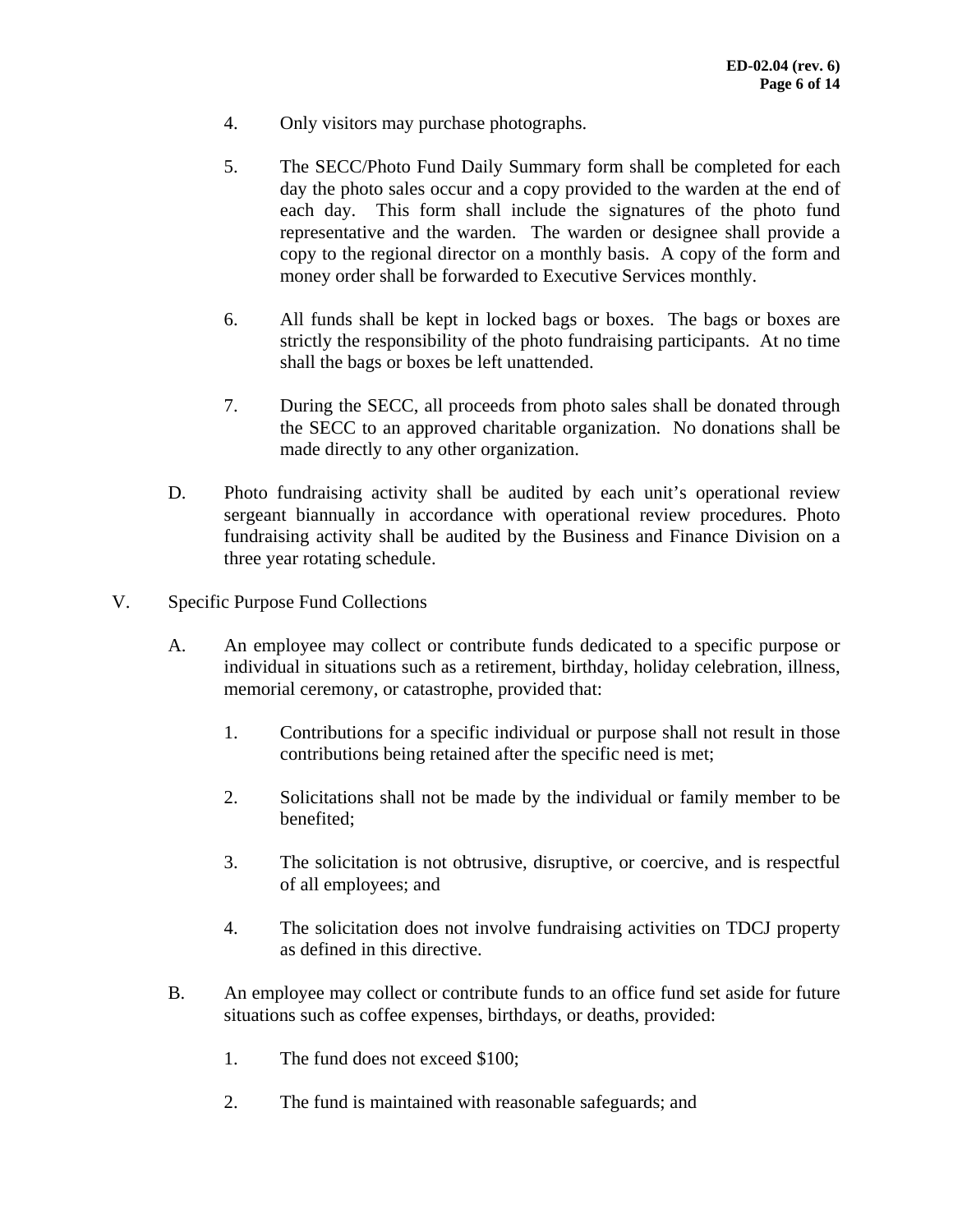- 3. Money is not generated through fundraising activities on TDCJ property as defined in this directive.
- C. Solicitations by employees on behalf of an organization such as the school band or little league may be conducted, but shall not be coercive or disruptive to fellow employees.
- VI. Employee Solicitation of Funds for Non-Profit Organizations
	- State employees may solicit a contribution from any person for any non-profit organization that meets the requirements as stated in the definition of an approved charitable organization. Contributions shall be made directly to the charitable organization in the form of a check or money order. A contribution solicited that is not a monetary contribution shall be delivered directly to the charitable organization by the person making the contribution. State employees shall not solicit contributions from state officers, state employees, city or county officials, or any other individual or organization for the purpose of influencing legislation or other administrative action.
- VII. Announcement of Fundraising Events or Collections or Contributions

TDCJ is supportive of the efforts of its employees to assist fellow staff and the community in humanitarian efforts. Posting of events or requests for contributions may be made using the following methods:

- A. Information relating to fundraising events may be placed on the TDCJ website by submitting written requests via U.S. mail, fax, or e-mail, to Executive Services.
- B. One e-mail per fundraising event or collection request may be distributed systemwide by the appropriate warden or department head, or designee.
- C. Information relating to fundraising events or collection requests may be placed on general information bulletin boards with approval of the warden or department head.
- VIII. Any questions regarding fundraising may be directed to Executive Services, or visit the TDCJ website at http://www.tdcj.tdcj.texas.gov[/charity/index.html.](http://www.tdcj.texas.gov/charity/index.html)

Brad Livingston<sup>[\\*](#page-6-0)</sup> Executive Director

\_\_\_\_\_\_\_\_\_\_\_\_\_\_\_\_\_\_\_\_\_\_\_\_\_\_\_\_\_

<span id="page-6-0"></span>Signature on file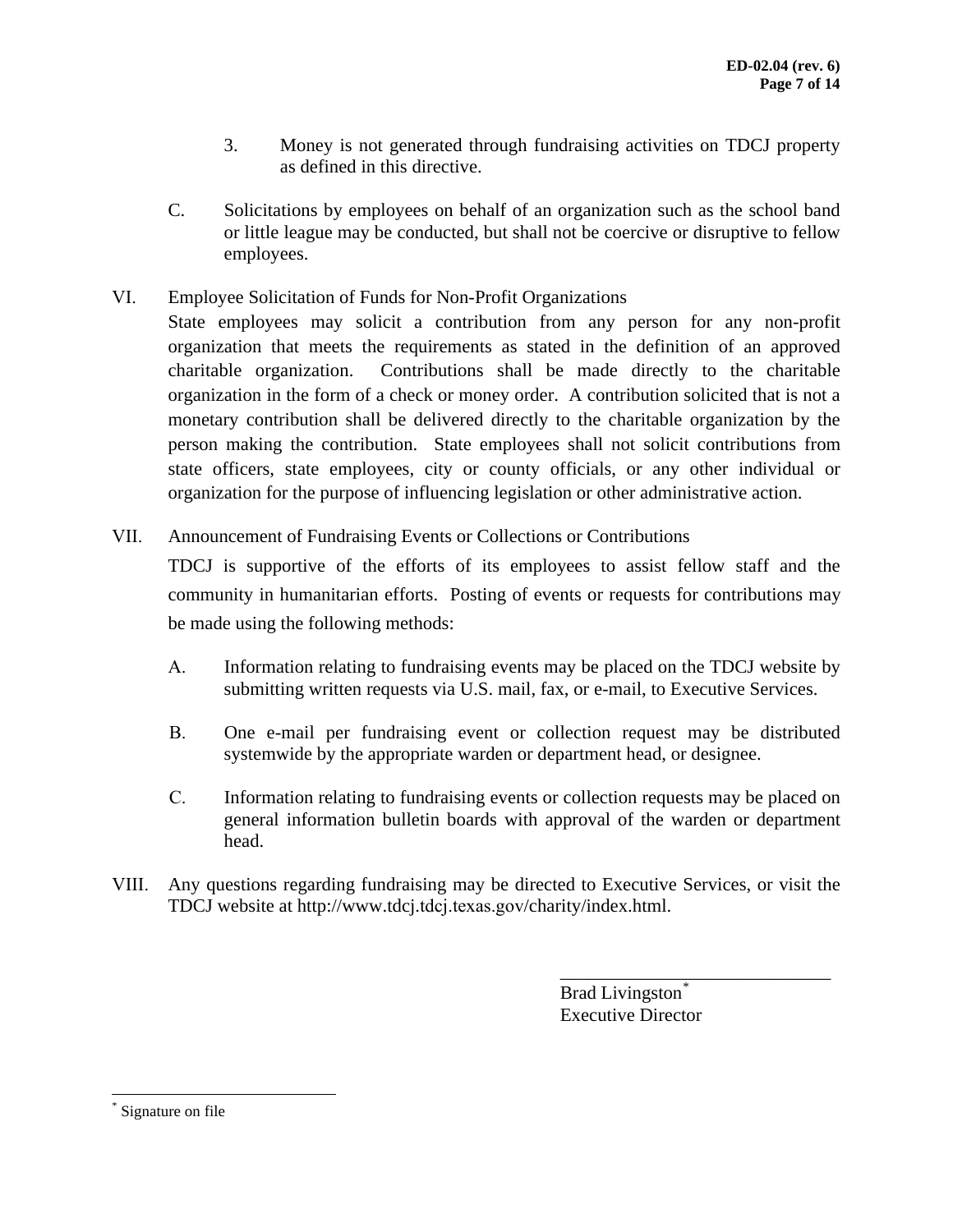### **SECC/PHOTO FUND DAILY SUMMARY**

| Unit:                                   |  |
|-----------------------------------------|--|
| Date of Photo/Food/Auction:             |  |
| <b>Name of Charitable Organization:</b> |  |

This form is to be completed and given to the warden at the completion of each day that photo/food/auction sales occur by the individuals collecting funds.

### **Money Collected:**

| A. Total number of items sold:                                        |  |
|-----------------------------------------------------------------------|--|
| B. Beginning receipt number (Photo Fund only):                        |  |
| C. Ending receipt number (Photo Fund only):                           |  |
| D. Total calculated profit:<br>(cost per item x number of items sold) |  |
| E. Actual money collected:                                            |  |
| F. Expenses $-$ such as cost for film and supplies:                   |  |
| G. Amount to be donated (E minus F):                                  |  |

The donation shall be made on behalf of the TDCJ to the approved charitable organization.

\_\_\_\_\_\_\_\_\_\_\_\_\_\_\_\_\_\_\_\_\_\_\_\_\_\_\_\_\_\_\_\_\_\_\_ \_\_\_\_\_\_\_\_\_\_\_\_\_\_\_

\_\_\_\_\_\_\_\_\_\_\_\_\_\_\_\_\_\_\_\_\_\_\_\_\_\_\_\_\_\_\_\_\_\_\_ \_\_\_\_\_\_\_\_\_\_\_\_\_\_\_

Photo/Food/Auction Representative Signature Date Date

Photo/Food/Auction Representative Signature Date

Unit Senior Warden or Department Head Date

Copy: Appropriate regional director Executive Services

 $\frac{1}{2}$  ,  $\frac{1}{2}$  ,  $\frac{1}{2}$  ,  $\frac{1}{2}$  ,  $\frac{1}{2}$  ,  $\frac{1}{2}$  ,  $\frac{1}{2}$  ,  $\frac{1}{2}$  ,  $\frac{1}{2}$  ,  $\frac{1}{2}$  ,  $\frac{1}{2}$  ,  $\frac{1}{2}$  ,  $\frac{1}{2}$  ,  $\frac{1}{2}$  ,  $\frac{1}{2}$  ,  $\frac{1}{2}$  ,  $\frac{1}{2}$  ,  $\frac{1}{2}$  ,  $\frac{1$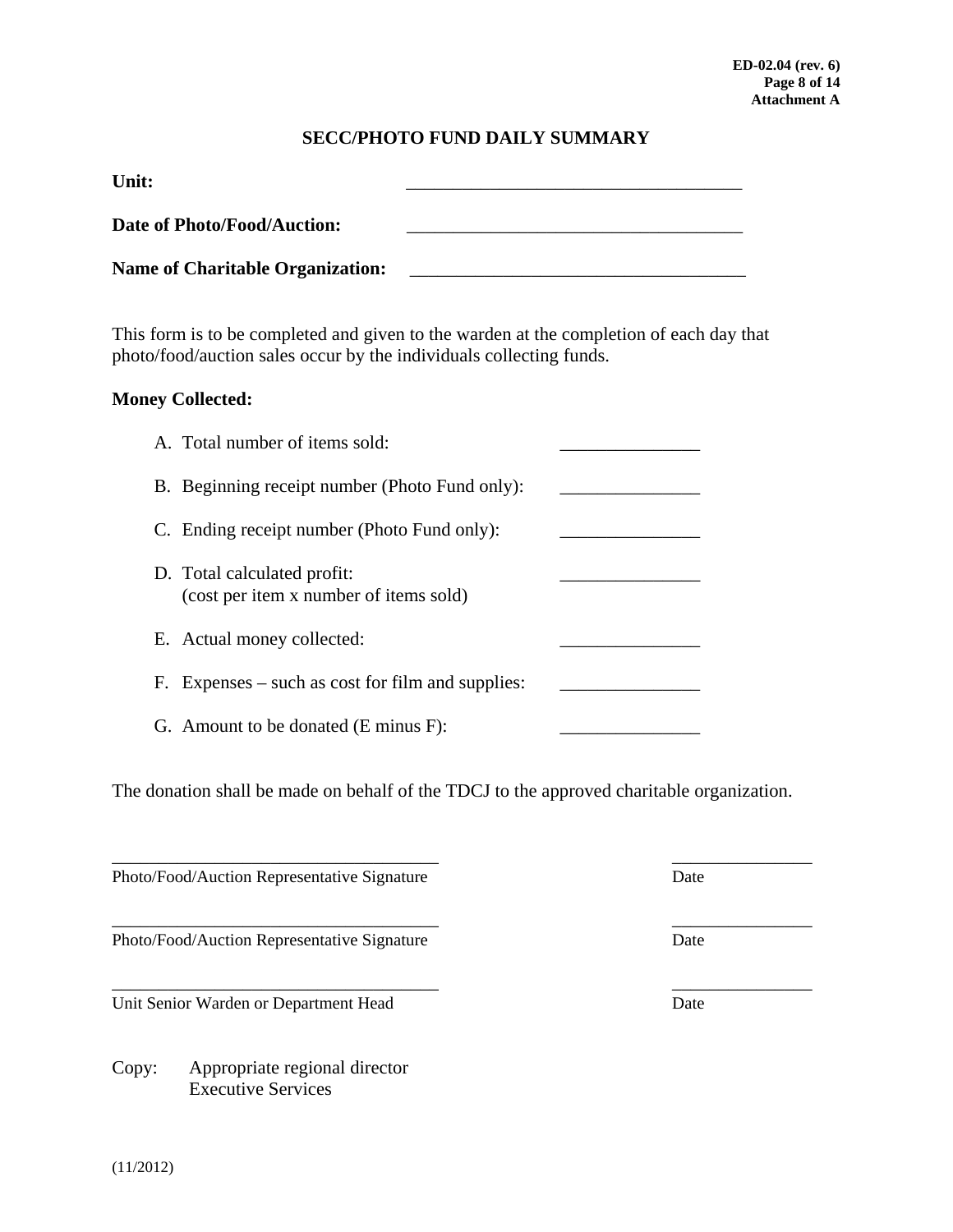| <b>Silent Auction Log</b><br>Unit:<br>Date: |                                   |                         |                             |                      |  |
|---------------------------------------------|-----------------------------------|-------------------------|-----------------------------|----------------------|--|
|                                             |                                   |                         |                             |                      |  |
| Amount<br>Paid                              | <b>Item</b><br><b>Description</b> | Name of<br><b>Donor</b> | Name of<br><b>Purchaser</b> | Receiving<br>Charity |  |
|                                             |                                   |                         |                             |                      |  |
|                                             |                                   |                         |                             |                      |  |
|                                             |                                   |                         |                             |                      |  |
|                                             |                                   |                         |                             |                      |  |
|                                             |                                   |                         |                             |                      |  |
|                                             |                                   |                         |                             |                      |  |
|                                             |                                   |                         |                             |                      |  |
|                                             |                                   |                         |                             |                      |  |
|                                             |                                   |                         |                             |                      |  |
|                                             |                                   |                         |                             |                      |  |
|                                             |                                   |                         |                             |                      |  |
|                                             |                                   |                         |                             |                      |  |
|                                             |                                   |                         |                             |                      |  |
|                                             |                                   |                         |                             |                      |  |
|                                             |                                   |                         |                             |                      |  |
|                                             |                                   |                         |                             |                      |  |
|                                             |                                   |                         |                             |                      |  |
|                                             |                                   |                         |                             |                      |  |
|                                             |                                   |                         |                             |                      |  |
|                                             |                                   |                         |                             |                      |  |
|                                             |                                   |                         |                             |                      |  |
|                                             |                                   |                         |                             |                      |  |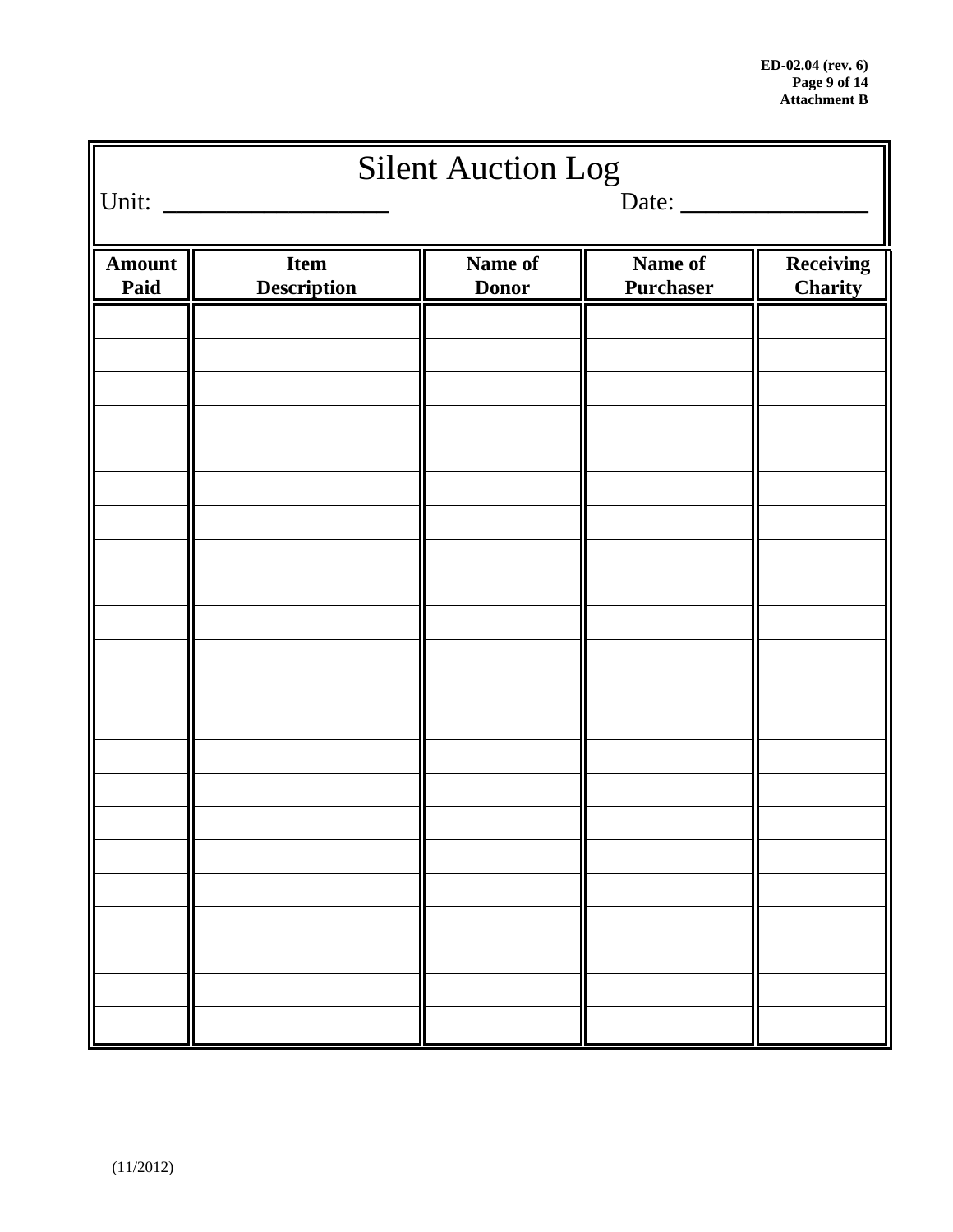### **Application Process for Placement on the TDCJ Approved Charitable Organizations List**

- A non-profit charitable organization shall complete and submit the Request for Placement on the TDCJ Approved Charitable Organizations List form, with a copy of the organization's IRS determination letter, to Executive Services at P.O. Box 99, Huntsville, TX 77342-0099.
- Executive Services shall route the form through the Office of the General Counsel (OGC) and executive administration prior to notifying the charitable organization in writing of the TDCJ's approval or denial.
- If approval is granted, the organization shall be placed on the TDCJ approved charitable organizations list, which can be found at http://www.tdcj.texas.gov[/charity/Approved\\_Charitable\\_Organizations.html.](http://www.tdcj.texas.gov/charity/Approved_Charitable_Organizations.html.%E2%80%A2An)
- [An or](http://www.tdcj.texas.gov/charity/Approved_Charitable_Organizations.html.%E2%80%A2An)ganization shall remain on the list for a period of three years from the date of approval.
- Organizations must reapply every three years to remain active. If an organization does not reapply, they will be dropped from the approved list.

If you have any questions regarding the application process, you may contact Executive Services at 936-437-6456.

Any organization found not to abide by TDCJ policy and procedures may be removed at the discretion of the TDCJ.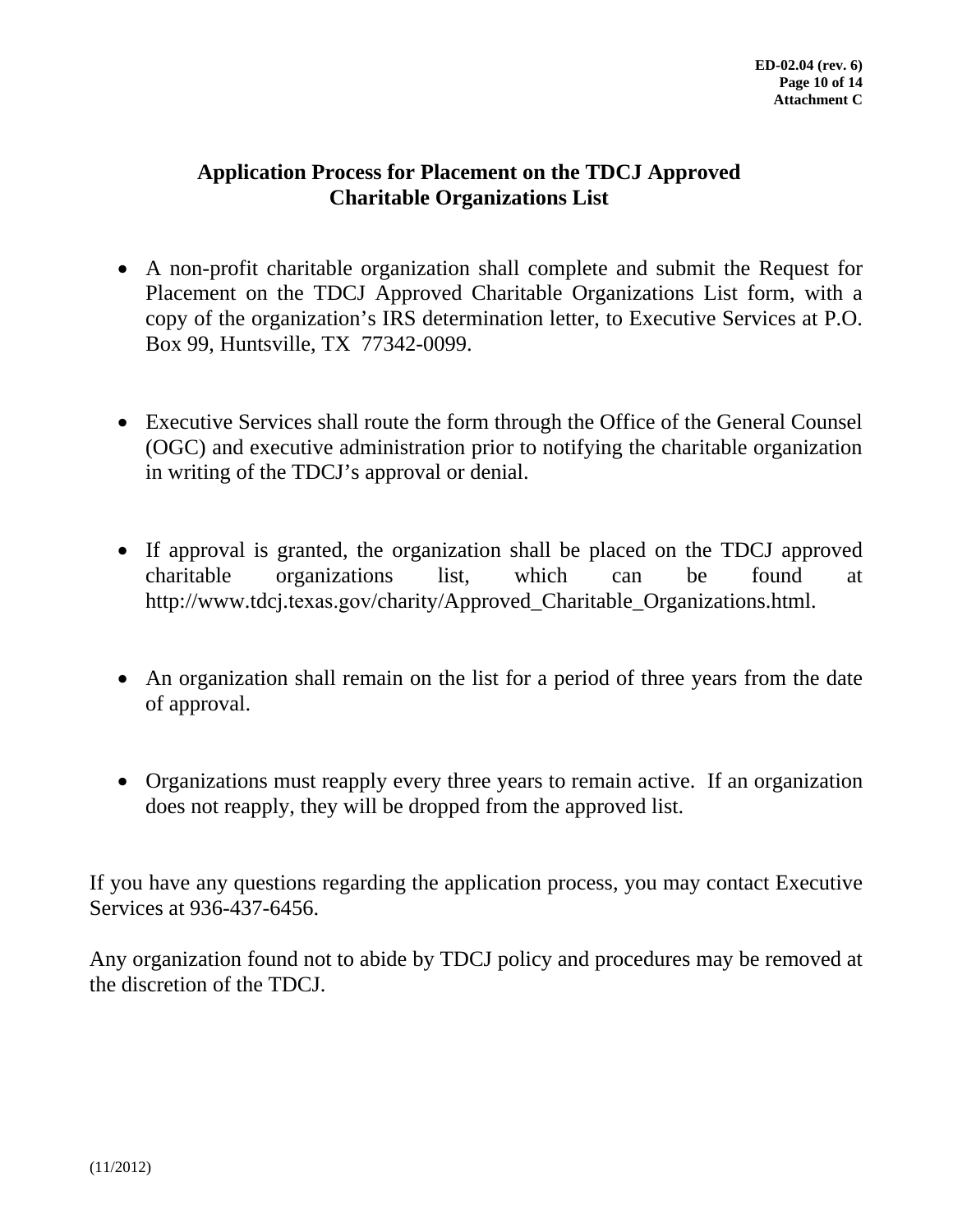### **TEXAS DEPARTMENT of CRIMINAL JUSTICE**

*Request for Placement on the TDCJ Approved Charitable Organizations List* 

| REQUESTING CHARITABLE ORGANIZATION INFORMATION                                                                                                                                                                                                                                                                                                                                                                                                                                                   |                                                                                                                                                                                                                                                          |                         |                      |  |  |
|--------------------------------------------------------------------------------------------------------------------------------------------------------------------------------------------------------------------------------------------------------------------------------------------------------------------------------------------------------------------------------------------------------------------------------------------------------------------------------------------------|----------------------------------------------------------------------------------------------------------------------------------------------------------------------------------------------------------------------------------------------------------|-------------------------|----------------------|--|--|
| Requesting Non-Profit Organization:                                                                                                                                                                                                                                                                                                                                                                                                                                                              |                                                                                                                                                                                                                                                          | Date Request Submitted: |                      |  |  |
| <b>Organization Contact Person:</b>                                                                                                                                                                                                                                                                                                                                                                                                                                                              | Telephone Number:                                                                                                                                                                                                                                        |                         |                      |  |  |
| Organization Description: (may attach description)                                                                                                                                                                                                                                                                                                                                                                                                                                               |                                                                                                                                                                                                                                                          |                         |                      |  |  |
|                                                                                                                                                                                                                                                                                                                                                                                                                                                                                                  |                                                                                                                                                                                                                                                          |                         |                      |  |  |
|                                                                                                                                                                                                                                                                                                                                                                                                                                                                                                  | NON-PROFIT INFORMATION/CERTIFICATION                                                                                                                                                                                                                     |                         |                      |  |  |
| THE<br><b>UNDERSIGNED</b><br><b>HEREBY</b><br><b>CERTIFIES</b>                                                                                                                                                                                                                                                                                                                                                                                                                                   | THAT<br><b>THE</b>                                                                                                                                                                                                                                       | <b>REQUESTING</b>       | <b>ORGANIZATION,</b> |  |  |
|                                                                                                                                                                                                                                                                                                                                                                                                                                                                                                  |                                                                                                                                                                                                                                                          |                         |                      |  |  |
| (Typed or Printed Name of Organization)<br>IS A NON-PROFIT CORPORATION WHICH IS ORGANIZED FOR THE PURPOSES SET OUT IN THE "MODEL NON-PROFIT CORPORATION<br>ACT" AND HAS RECEIVED A TAX EXEMPTION UNDER THE INTERNAL REVENUE CODE SECTION 501(c). A COPY OF THE IRS<br>DETERMINATION LETTER IS ATTACHED.                                                                                                                                                                                          |                                                                                                                                                                                                                                                          |                         |                      |  |  |
| THE UNDERSIGNED ALSO VERIFIES THAT IT MEETS THE FOLLOWING CRITERIA BY INITIALING.                                                                                                                                                                                                                                                                                                                                                                                                                |                                                                                                                                                                                                                                                          |                         | <b>INITIAL</b>       |  |  |
| 1. Is organized for charitable purposes under the Texas Non-Profit Corporation Act or holds a<br>certificate of authority issued under that act;                                                                                                                                                                                                                                                                                                                                                 |                                                                                                                                                                                                                                                          |                         |                      |  |  |
|                                                                                                                                                                                                                                                                                                                                                                                                                                                                                                  | 2. Is exempt from taxation under Internal Revenue Code of 1986 section $501(a)$ as an<br>organization described in section $501(c)(3)$ of that code and to which contributions are<br>deductible for income tax purposes under section 170 of that code; |                         |                      |  |  |
| 3. Complies with all applicable federal nondiscrimination laws;                                                                                                                                                                                                                                                                                                                                                                                                                                  |                                                                                                                                                                                                                                                          |                         |                      |  |  |
| 4. Complies with all state statutes relating to charitable organizations;                                                                                                                                                                                                                                                                                                                                                                                                                        |                                                                                                                                                                                                                                                          |                         |                      |  |  |
| 5. Is not a private foundation; and                                                                                                                                                                                                                                                                                                                                                                                                                                                              |                                                                                                                                                                                                                                                          |                         |                      |  |  |
| 6. Does not use contributions raised under this directive to conduct litigation, or to make lobbying<br>expenditures that would require the organization to register under the lobby law, Texas Government Code ch. 305,<br>if that organization were not an entity exempt from registration under that chapter.<br>THE UNDERSIGNED AGREES THAT ANY FUNDS GENERATED SHALL BE DONATED TO THE CHARITABLE ORGANIZATION. THE<br>UNDERSIGNED FURTHER AGREES TO ABIDE BY TDCJ POLICIES AND PROCEDURES. |                                                                                                                                                                                                                                                          |                         |                      |  |  |
| Name of Certifying Official (typed or printed)<br>Title                                                                                                                                                                                                                                                                                                                                                                                                                                          | Date                                                                                                                                                                                                                                                     |                         |                      |  |  |
|                                                                                                                                                                                                                                                                                                                                                                                                                                                                                                  | <b>TDCJ</b> Information                                                                                                                                                                                                                                  |                         |                      |  |  |
| _ Deny (if so, please state reason)<br><b>Recommend</b>                                                                                                                                                                                                                                                                                                                                                                                                                                          |                                                                                                                                                                                                                                                          |                         |                      |  |  |
|                                                                                                                                                                                                                                                                                                                                                                                                                                                                                                  | <b>Executive Services</b>                                                                                                                                                                                                                                |                         | Date                 |  |  |
| Deny (if so, please state reason)<br><b>Recommend</b>                                                                                                                                                                                                                                                                                                                                                                                                                                            |                                                                                                                                                                                                                                                          |                         |                      |  |  |
| <b>Recommend</b><br>_ Deny (if so, please state reason)                                                                                                                                                                                                                                                                                                                                                                                                                                          | Office of the General Counsel                                                                                                                                                                                                                            |                         | Date                 |  |  |
| <b>Recommend</b><br>_ Deny (if so, please state reason)                                                                                                                                                                                                                                                                                                                                                                                                                                          | Chief of Staff                                                                                                                                                                                                                                           |                         | Date                 |  |  |
|                                                                                                                                                                                                                                                                                                                                                                                                                                                                                                  | <b>Executive Director or Designee</b>                                                                                                                                                                                                                    |                         | Date                 |  |  |
|                                                                                                                                                                                                                                                                                                                                                                                                                                                                                                  |                                                                                                                                                                                                                                                          |                         |                      |  |  |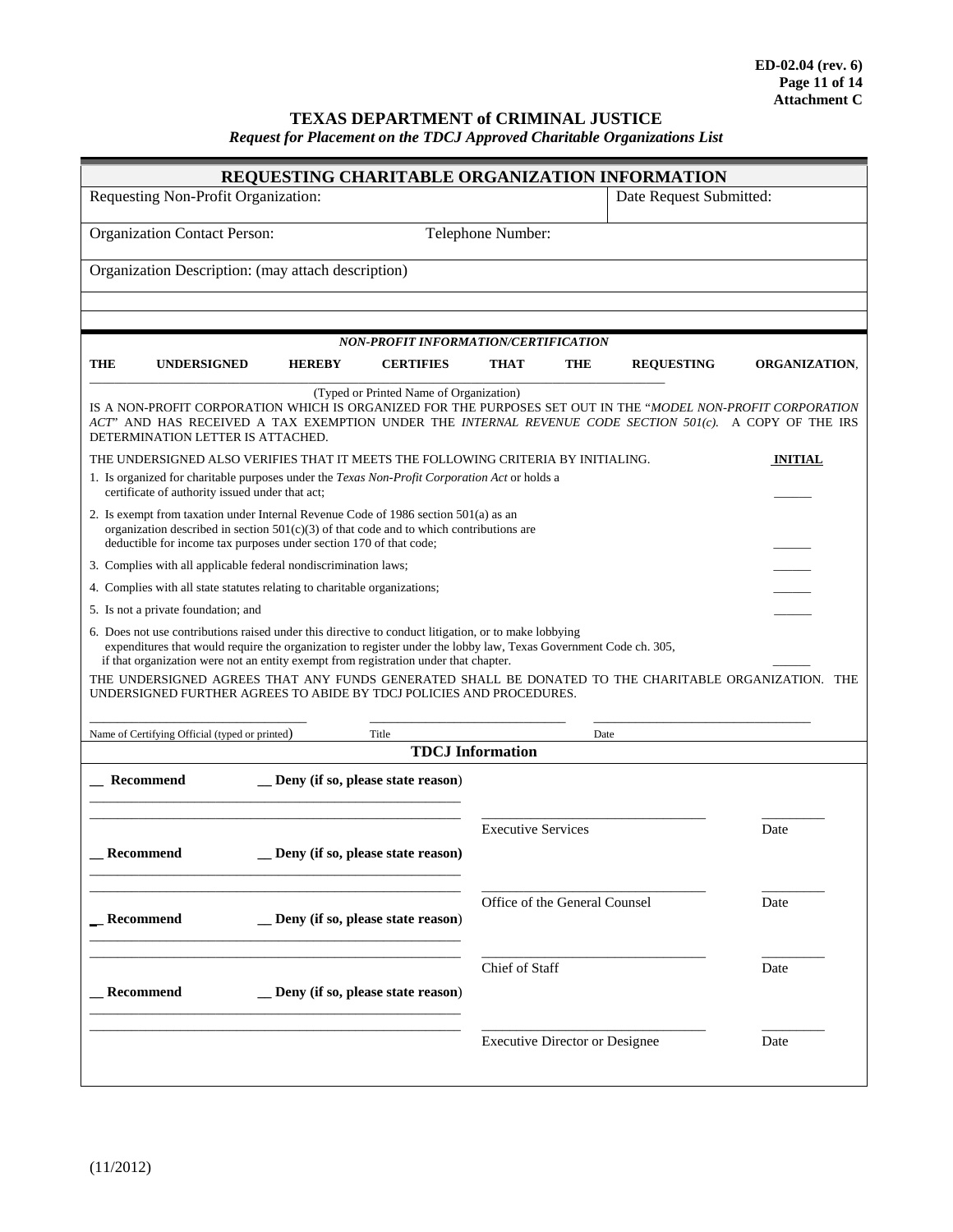## **Texas Department of Criminal Justice**

*Approved Charitable Organizations Fundraising Request Form (All fundraising activities shall be in accordance with ED-02.04)*

| TO BE COMPLETED BY REQUESTING ORGANIZATION                                                                                                                                                                                                                                                                                                                                                             |                                                                       |  |  |  |  |
|--------------------------------------------------------------------------------------------------------------------------------------------------------------------------------------------------------------------------------------------------------------------------------------------------------------------------------------------------------------------------------------------------------|-----------------------------------------------------------------------|--|--|--|--|
| <b>Form Completion Date:</b>                                                                                                                                                                                                                                                                                                                                                                           | <b>Requested Activity Date:</b>                                       |  |  |  |  |
| <b>Charitable Organization: (Include brief description of organization)</b>                                                                                                                                                                                                                                                                                                                            |                                                                       |  |  |  |  |
| <b>Contact Person:</b><br><b>Address:</b>                                                                                                                                                                                                                                                                                                                                                              | Telephone No.                                                         |  |  |  |  |
| <b>Fundraiser Description:</b><br><b>Photo Sales</b><br>Other (please describe)                                                                                                                                                                                                                                                                                                                        | <b>Location Requested:</b><br>Unit<br>Other (please specify)          |  |  |  |  |
|                                                                                                                                                                                                                                                                                                                                                                                                        |                                                                       |  |  |  |  |
| I hereby certify that<br>(Typed or Printed Name of Organization)<br>IS A NON-PROFIT CORPORATION WHICH IS ORGANIZED FOR THE PURPOSES SET OUT IN THE "MODEL NON-PROFIT<br>CORPORATION ACT" AND HAS RECEIVED A TAX EXEMPTION UNDER THE INTERNAL REVENUE CODE SECTION 501(c). A COPY<br>OF THE IRS DETERMINATION LETTER IS ATTACHED.<br><b>Typed or Printed Name of Certifying Official</b><br><b>Date</b> |                                                                       |  |  |  |  |
|                                                                                                                                                                                                                                                                                                                                                                                                        | TO BE COMPLETED BY TDCJ WARDEN or DEPARTMENT HEAD                     |  |  |  |  |
| Division:<br>CD<br>Other                                                                                                                                                                                                                                                                                                                                                                               | <b>Region:</b><br>П<br>Ш<br>$\bf{I}$<br>IV<br>V<br>VI<br>Other $\_\_$ |  |  |  |  |
| <b>Unit Department:</b>                                                                                                                                                                                                                                                                                                                                                                                | Concur<br>Deny<br>Date:                                               |  |  |  |  |
| Comments: (If denied, please state reason.)                                                                                                                                                                                                                                                                                                                                                            |                                                                       |  |  |  |  |
| <b>Warden or Department Head Signature</b><br><b>Printed Name</b>                                                                                                                                                                                                                                                                                                                                      |                                                                       |  |  |  |  |

**Unit File (original)** 

**Copy: Regional director (if appropriate)**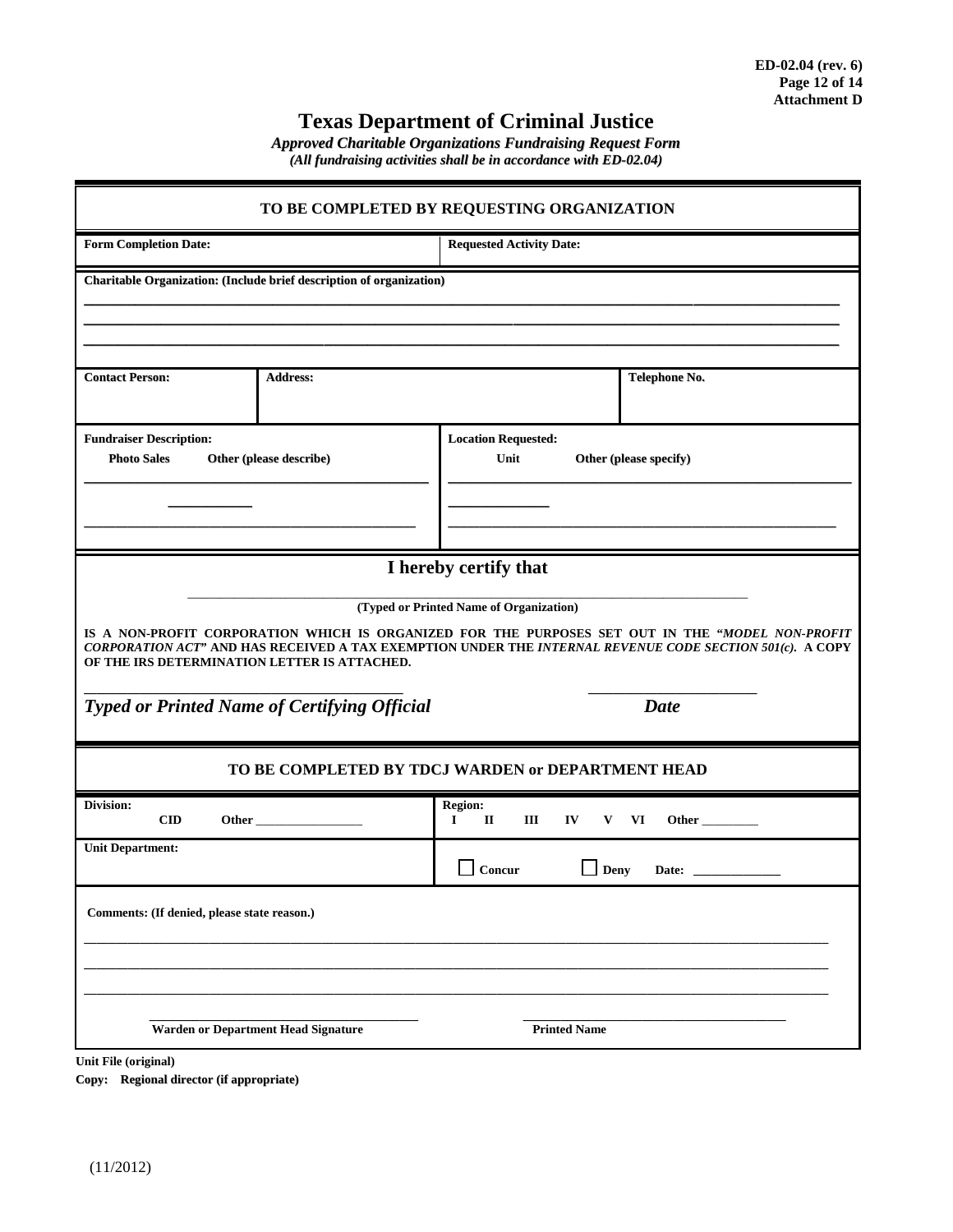### *Example Letters*

### **Denial Letter**

April 29, 2012

Ms. Ima Charity 1234 Volunteer Ave. Huntsville, TX 77340

Re: Request for Fundraising on TDCJ Property

Dear Mr./Mrs. **\_\_\_\_\_\_\_\_\_\_\_\_\_**

Your recent request to conduct **(fundraising activity)** at the **(unit)** has been denied. The **(unit)** cannot approve your request due to **(provide a brief explanation)** .

Sincerely,

**(Signature of Warden or Department Head)**

#### **Approval Letter**

April 29, 2012

Ms. Ima Charity 1234 Volunteer Ave. Huntsville, TX 77340

Re: Request for Fundraising on TDCJ Property

Dear Mr/Mrs. **\_\_\_\_\_\_\_\_\_\_\_\_\_**

Your recent request to conduct **(fundraising activity)** at the **(unit)** has been approved. Please contact (**TDCJ contact person)** at **(phone number)** to make final arrangements.

Sincerely,

#### **(Signature of Warden or Department Head)**